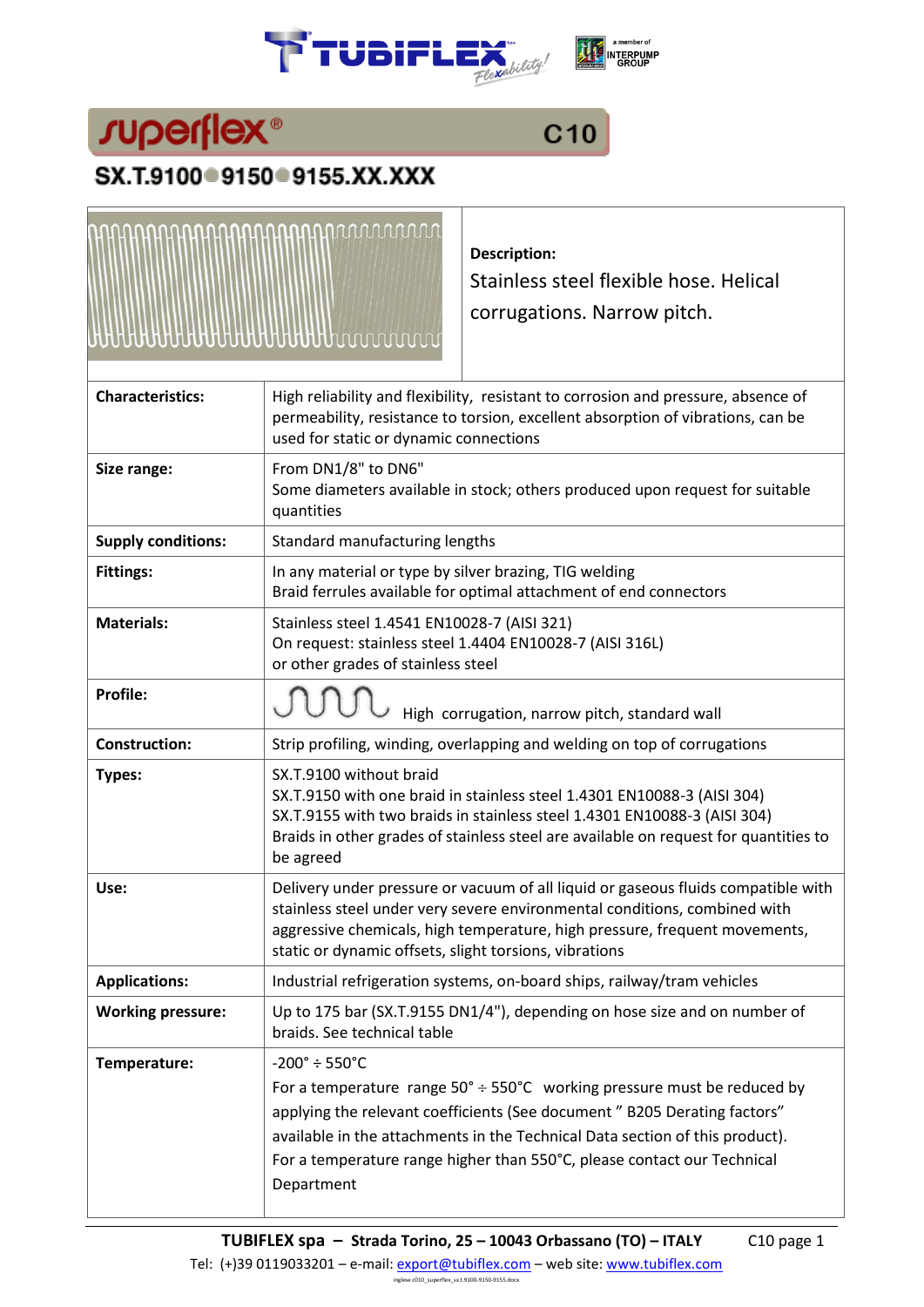

| SX.T.9100, SX.T.9150, SX.T.9155.XX.XXX |                |                            |                |          |            |                  |                           |                            |                    |                 |                      |
|----------------------------------------|----------------|----------------------------|----------------|----------|------------|------------------|---------------------------|----------------------------|--------------------|-----------------|----------------------|
| <b>DN</b><br><b>Inches</b>             | ID<br>mm       | Tol.<br>mm                 | N.<br>braids   | OD<br>mm | Tol.<br>mm | <b>NP</b><br>bar | <b>BR</b><br>static<br>mm | <b>BR</b><br>dynamic<br>mm | Wt.<br>g/m<br>±10% | Part<br>Number* | <b>Product Code*</b> |
| 1/8"                                   | $\overline{4}$ | $+0.3$<br>$\mathbf 0$      | $\mathbf 0$    | 7.4      | ±0.3       | 10               | 12                        | 65                         | 50                 | T8837           | SX.T.9100.27.004     |
|                                        |                |                            | $\mathbf{1}$   | 8.4      | ±0.3       | 150              | 18                        | 95                         | 110                | T9756           | SX.T.9150.27.004     |
| 1/4"                                   | 6              | $+0.3$<br>$\mathbf 0$      | $\mathbf 0$    | 10.0     | ±0.3       | 5                | 14                        | 70                         | 71                 | T2732           | SX.T.9100.27.006     |
|                                        |                |                            | 1              | 11.5     | ±0.3       | 125              | 20                        | 105                        | 160                | T2762           | SX.T.9150.27.006     |
|                                        |                |                            | $\overline{2}$ | 13.0     | ±0.3       | 175              | 25                        | 115                        | 260                | T2777           | SX.T.9155.27.006     |
| 5/16"                                  | 8              | $+0.3$<br>$\boldsymbol{0}$ | $\mathbf 0$    | 12.0     | ±0.5       | $\overline{3}$   | 20                        | 75                         | 88                 | T2733           | SX.T.9100.27.008     |
|                                        |                |                            | $\mathbf{1}$   | 13.5     | ±0.5       | 100              | 30                        | 115                        | 185                | T2763           | SX.T.9150.27.008     |
|                                        |                |                            | $\overline{2}$ | 15.0     | ±0.5       | 140              | 35                        | 125                        | 290                | T2778           | SX.T.9155.27.008     |
| 3/8"                                   | 10             | $+0.3$<br>$\mathbf 0$      | $\mathbf 0$    | 14.0     | ±0.5       | 2.5              | 20                        | 85                         | 112                | T2734           | SX.T.9100.27.010     |
|                                        |                |                            | $\mathbf{1}$   | 15.5     | ±0.5       | 80               | 30                        | 130                        | 225                | T2764           | SX.T.9150.27.010     |
|                                        |                |                            | $\overline{2}$ | 17.0     | ±0.5       | 120              | 35                        | 145                        | 350                | T2779           | SX.T.9155.27.010     |
| 1/2"                                   | 12             | $+0.4$<br>$\mathbf 0$      | $\mathbf 0$    | 17.0     | ±0.6       | $\overline{2}$   | 26                        | 100                        | 145                | T2735           | SX.T.9100.27.012     |
|                                        |                |                            | $\mathbf{1}$   | 18.5     | ±0.6       | 64               | 40                        | 150                        | 290                | T2765           | SX.T.9150.27.012     |
|                                        |                |                            | $\overline{2}$ | 20.0     | ±0.6       | 100              | 45                        | 165                        | 445                | T2780           | SX.T.9155.27.012     |
| 5/8"                                   | 16             | $+0.4$<br>$\mathbf 0$      | $\mathbf 0$    | 21.5     | ±0.6       | 1.5              | 38                        | 125                        | 185                | T2736           | SX.T.9100.27.016     |
|                                        |                |                            | $\mathbf{1}$   | 23.0     | ±0.6       | 64               | 60                        | 190                        | 350                | T2766           | SX.T.9150.27.016     |
|                                        |                |                            | $\overline{2}$ | 24.5     | ±0.6       | 100              | 65                        | 210                        | 525                | T2781           | SX.T.9155.27.016     |
| 3/4"                                   | 20             | $+0.6$<br>$\mathbf 0$      | $\mathbf 0$    | 26.0     | ±0.7       | $\mathbf{1}$     | 45                        | 160                        | 250                | T2737           | SX.T.9100.27.020     |
|                                        |                |                            | $\mathbf{1}$   | 27.5     | ±0.7       | 50               | 70                        | 240                        | 495                | T2767           | SX.T.9150.27.020     |
|                                        |                |                            | $\overline{2}$ | 30.0     | ±0.7       | 80               | 80                        | 265                        | 750                | T2782           | SX.T.9155.27.020     |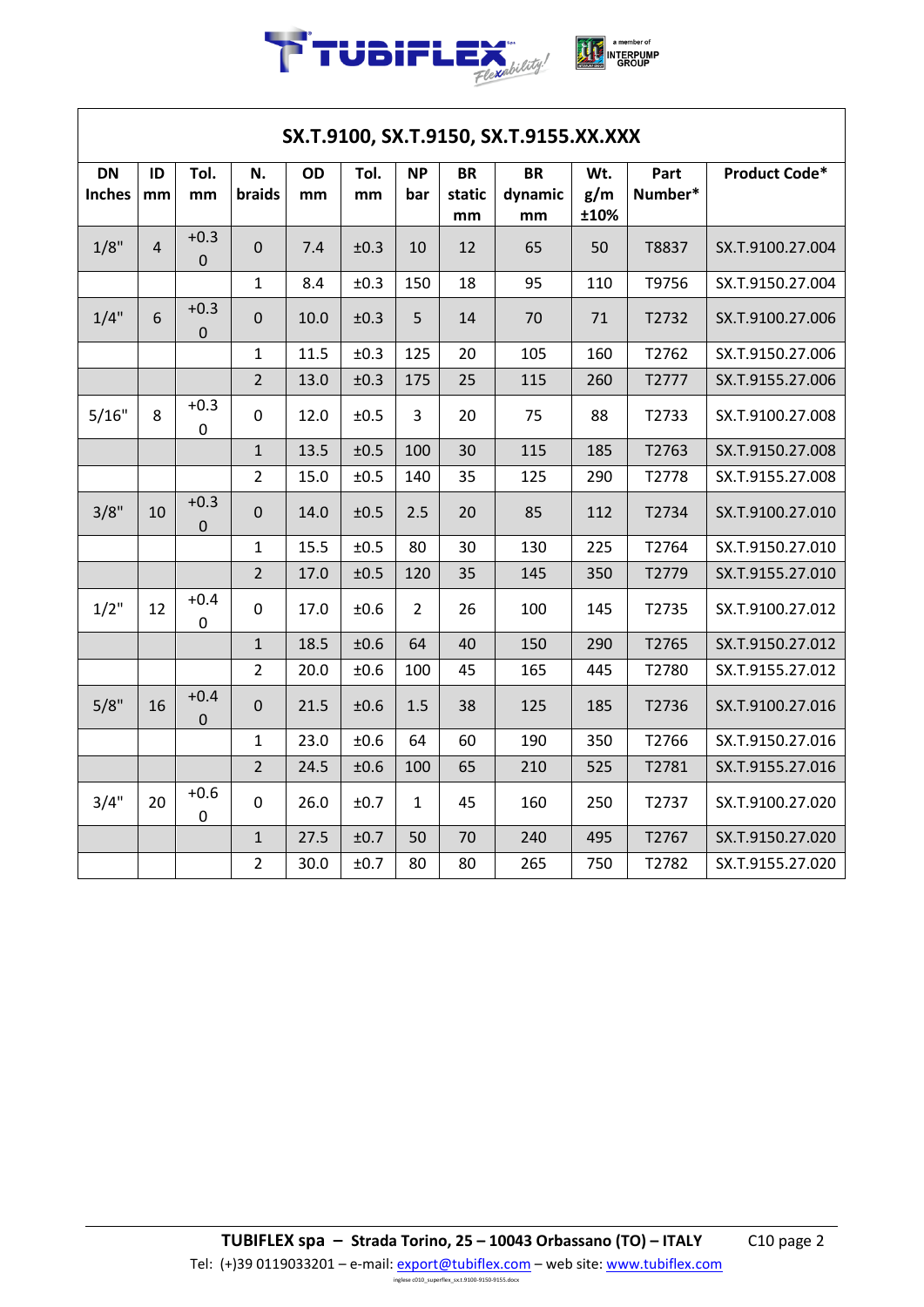

| SX.T.9100, SX.T.9150, SX.T.9155.XX.XXX |          |                            |                |          |            |                  |                           |                            |                    |                 |                  |
|----------------------------------------|----------|----------------------------|----------------|----------|------------|------------------|---------------------------|----------------------------|--------------------|-----------------|------------------|
| <b>DN</b><br><b>Inches</b>             | ID<br>mm | Tol.<br>mm                 | N.<br>braids   | OD<br>mm | Tol.<br>mm | <b>NP</b><br>bar | <b>BR</b><br>static<br>mm | <b>BR</b><br>dynamic<br>mm | Wt.<br>g/m<br>±10% | Part<br>Number* | Product Code*    |
| 1"                                     | 25       | $+0.6$<br>$\mathbf 0$      | $\mathbf 0$    | 31.0     | ±0.7       | 0.8              | 58                        | 200                        | 305                | T2738           | SX.T.9100.27.025 |
|                                        |          |                            | $\mathbf 1$    | 32.5     | ±0.7       | 40               | 90                        | 300                        | 575                | T2768           | SX.T.9150.27.025 |
|                                        |          |                            | $\overline{2}$ | 34.0     | ±0.7       | 64               | 100                       | 330                        | 860                | T2783           | SX.T.9155.27.025 |
| 1"1/4                                  | 32       | $+0.7$<br>0                | $\mathbf 0$    | 40.0     | ±0.8       | 0.6              | 75                        | 250                        | 490                | T2739           | SX.T.9100.27.032 |
|                                        |          |                            | $\mathbf{1}$   | 42.0     | ±0.8       | 32               | 115                       | 380                        | 990                | T2769           | SX.T.9150.27.032 |
|                                        |          |                            | $\overline{2}$ | 44.0     | ±0.8       | 50               | 130                       | 420                        | 1510               | T2784           | SX.T.9155.27.032 |
| 1"1/2                                  | 40       | $+0.7$<br>$\mathbf 0$      | $\mathbf 0$    | 48.0     | ±0.8       | 0.5              | 95                        | 300                        | 570                | T2740           | SX.T.9100.27.040 |
|                                        |          |                            | $\mathbf 1$    | 50.0     | ±0.8       | 25               | 145                       | 450                        | 1060               | T2770           | SX.T.9150.27.040 |
|                                        |          |                            | $\overline{2}$ | 52.0     | ±0.8       | 40               | 160                       | 495                        | 1600               | T2785           | SX.T.9155.27.040 |
| 2"                                     | 50       | $+1.0$<br>0                | $\mathbf 0$    | 60.0     | ±1.0       | 0.4              | 112                       | 350                        | 710                | T2741           | SX.T.9100.27.050 |
|                                        |          |                            | $\mathbf 1$    | 62.0     | ±1.0       | 20               | 170                       | 530                        | 1340               | T2771           | SX.T.9150.27.050 |
|                                        |          |                            | $\overline{2}$ | 64.0     | ±1.0       | 32               | 190                       | 585                        | 2110               | T2786           | SX.T.9155.27.050 |
| 2"1/2                                  | 65       | $+1.0$<br>0                | $\pmb{0}$      | 75.0     | ±1.0       | 0.3              | 135                       | 410                        | 950                | T2742           | SX.T.9100.27.065 |
|                                        |          |                            | $\mathbf 1$    | 77.5     | ±1.0       | 12.5             | 205                       | 620                        | 1925               | T2772           | SX.T.9150.27.065 |
|                                        |          |                            | $\overline{2}$ | 80.0     | ±1.0       | 20               | 230                       | 685                        | 2940               | T2787           | SX.T.9155.27.065 |
| 3"                                     | 80       | $+1.5$<br>0                | $\mathbf 0$    | 94.0     | ±1.5       | 0.2              | 185                       | 520                        | 1570               | T2743           | SX.T.9100.27.080 |
|                                        |          |                            | $\mathbf{1}$   | 96.5     | ±1.5       | 12               | 280                       | 800                        | 2990               | T2773           | SX.T.9150.27.080 |
|                                        |          |                            | $\overline{2}$ | 99.0     | ±1.5       | 15               | 310                       | 880                        | 4445               | T2788           | SX.T.9155.27.080 |
| 4"                                     | 100      | $+1.5$<br>$\boldsymbol{0}$ | $\mathbf 0$    | 114.0    | ±1.5       | 0.2              | 220                       | 680                        | 1930               | T2744           | SX.T.9100.27.100 |
|                                        |          |                            | $\mathbf 1$    | 116.5    | ±1.5       | 8                | 330                       | 1050                       | 3270               | T2774           | SX.T.9150.27.100 |
|                                        |          |                            | $\overline{2}$ | 119.0    | ±1.5       | 10               | 365                       | 1155                       | 4640               | T2789           | SX.T.9155.27.100 |
| 5"                                     | 125      | $+1.5$<br>0                | $\mathbf 0$    | 141.0    | ±1.5       | 0.15             | 260                       | 950                        | 3050               | T2745           | SX.T.9100.27.125 |
|                                        |          |                            | $\mathbf{1}$   | 144.0    | ±1.5       | 8                | 390                       | 1450                       | 5250               | T2775           | SX.T.9150.27.125 |
|                                        |          |                            | $\overline{2}$ | 147.0    | ±1.5       | 10               | 430                       | 1600                       | 7500               | T2790           | SX.T.9155.27.125 |
| 6"                                     | 150      | $+1.5$<br>$\pmb{0}$        | $\mathbf 0$    | 166.0    | ±1.5       | 0.15             | 330                       | 1200                       | 3320               | T2746           | SX.T.9100.27.150 |
|                                        |          |                            | $\mathbf{1}$   | 169.0    | ±1.5       | 5                | 495                       | 1850                       | 5700               | T2776           | SX.T.9150.27.150 |
|                                        |          |                            | $\overline{2}$ | 172.0    | ±1.5       | 8                | 550                       | 2040                       | 8100               | T2791           | SX.T.9155.27.150 |

\* PART NUMBER or CODE of the required item to be mentioned in Purchase Orders

This table, with the exclusion of Part Number and Product Code, is also valid for material 23 (see decoding list below)